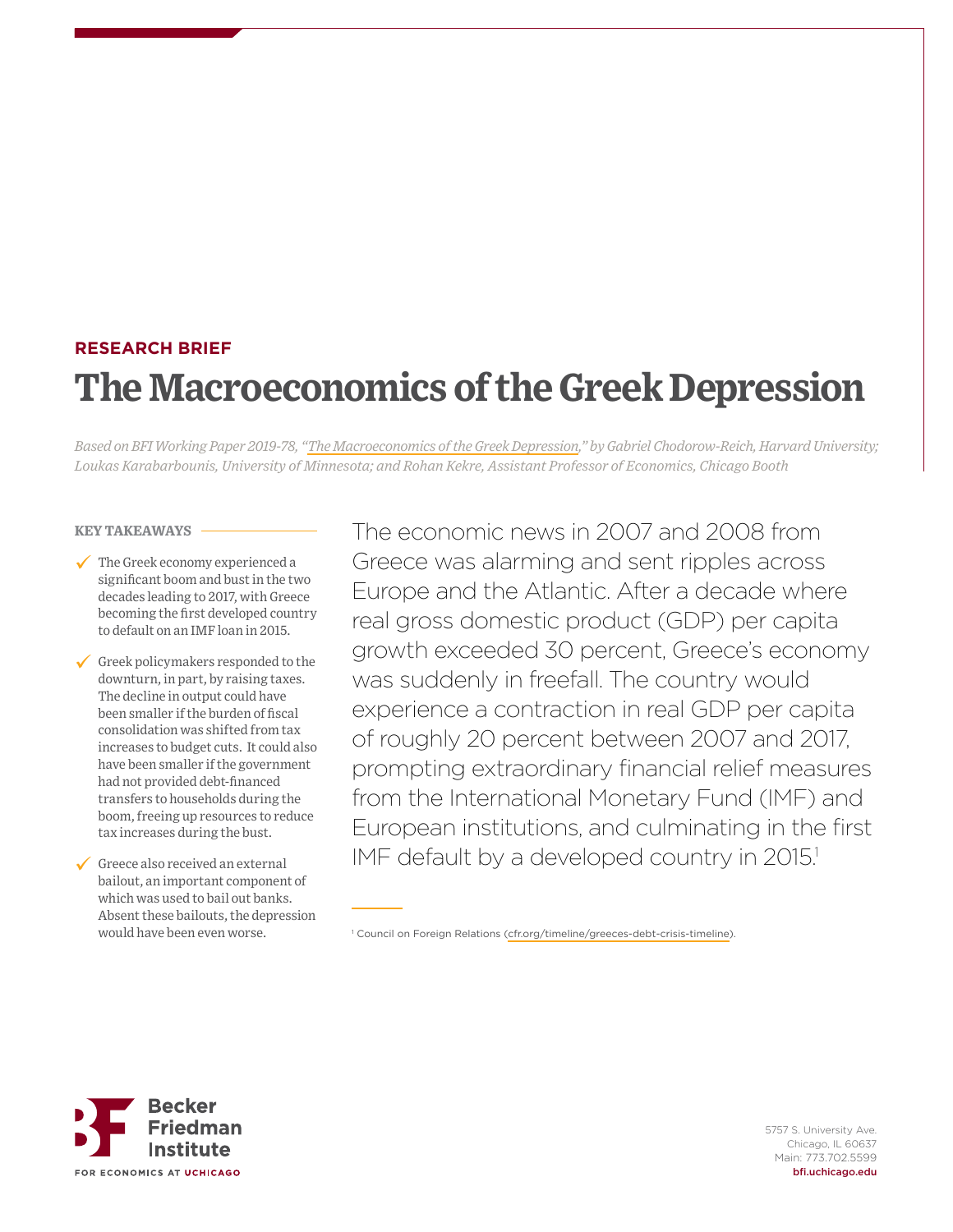While many of the world's developed economies experienced significant downturns following the Financial Panic and Great Recession of 2007-09, Greece's experience was unique in its severity and persistence. In their new paper, "The Macroeconomics of the Greek Depression," Gabriel Chodorow-Reich, Loukas Karabarbounis, and Rohan Kekre investigate the driving forces of the Greek boom and bust by focusing on the relationships among product, labor, and financial markets and, importantly, on the effectiveness of fiscal and monetary policies.

Understanding the Greek economy's performance and policymakers' actions over this 20-year span holds important lessons for all developed countries, especially regarding the fiscal response to economic crises and the effectiveness of financial bailouts of banks.

## **What goes up…**

The authors begin by first examining the driving forces of the Greek boom and bust and then, crucially, assessing the degree to which fiscal and financial policies may have amplified or mitigated the depression. To do so, the authors develop a model of a small open economy operating within a currency union. The model features households which differ in their earnings and degree of credit

Is it possible that expansionary fiscal policies during the boom ultimately led to less output over the long run? The answer is yes. The authors reveal that removing the debt-financed rise of household transfers during the boom and reallocating the freed-up resources to reduce capital taxes during the bust, would generate output gains of more than 15 percentage points by 2017.

#### **Figure 1 ·** Greece in Relation to Other Depressions



Note : This figure displays episodes where mean real output per capita declined between a peak and ten years following the peak. The authors define peak as when real GDP per capita exceeds the maximum of the previous three and succeeding two years. Each bar shows the mean real GDP per capita gap relative to the peak. The authors' sample covers all upper middle and high-income countries according to the World Bank definition between 1960 and 2019, excluding oil producers and tax havens.

market access, multiple sectors of production, a banking sector, a government sector, and an external sector (the rest of the Eurozone). The model is informed by a detailed analysis of the economic events that enfolded in Greece during the boom-and-bust periods. This model closely approximates Greece's actual experience.

In terms of the boom, the increase in demand – for traded goods by the rest of the world, and for nontraded goods by the government – account for the largest fraction of the increase in production, labor,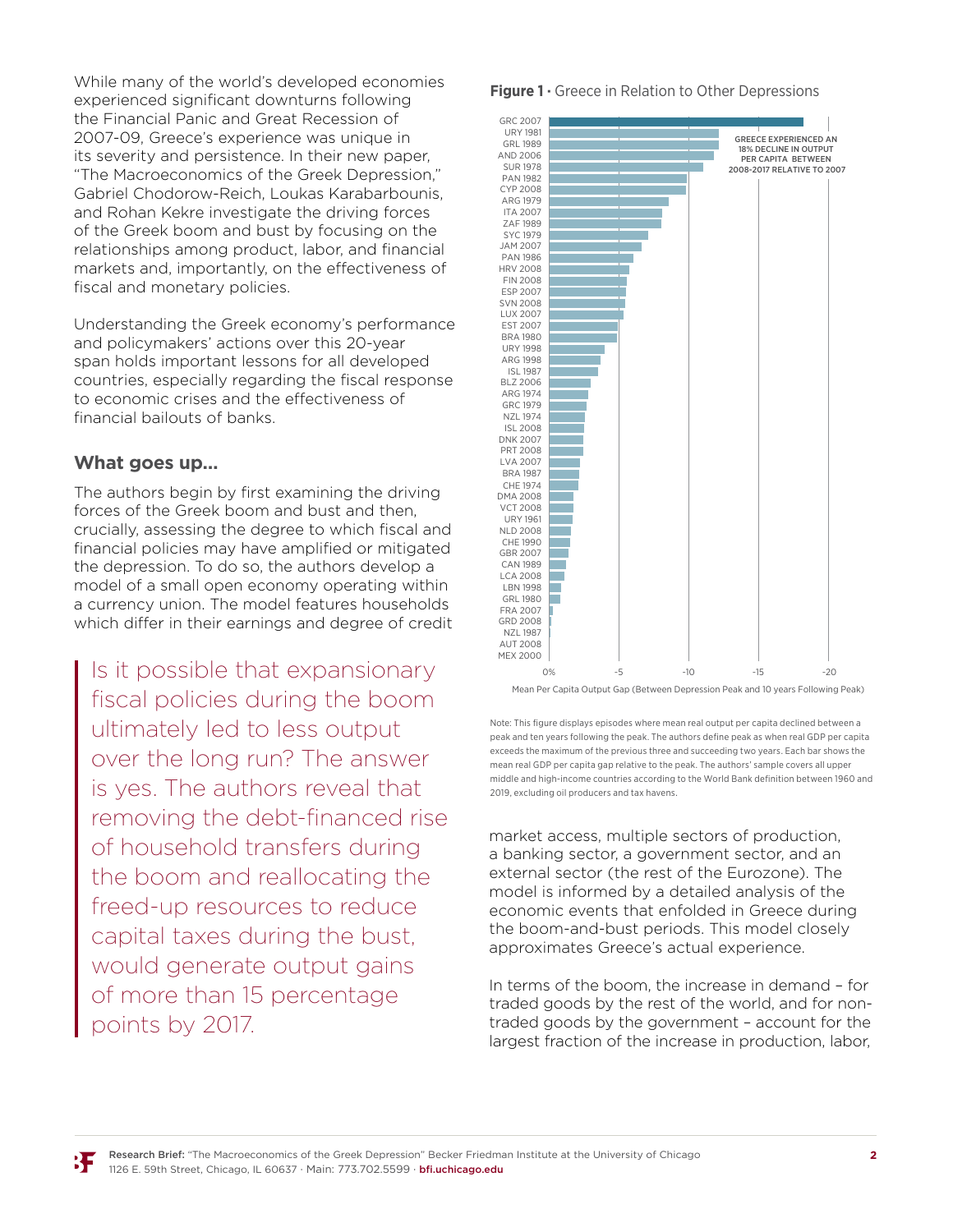and capital in the early 2000s. The consumption boom, facilitated by increased external borrowing, was driven by realized and perceived transfers to households and by actual transfers to the government. People were feeling relatively wealthy, in other words, and they acted like it.

As for the bust, financial conditions deteriorated and declines in factors of production (capital and labor) cycled downward, as did what economists call total factor productivity (TFP), or the portion of an economy's output that cannot be attributed to the accumulation of capital and labor. However, these were only symptoms of the persistent decline in output. The authors reveal one of the key causes to be changes in tax policy, which was a major policy tool wielded by the Greek government to address its budgetary crisis. Indeed, the authors find that Greek tax policies contributed to an output drop of 18 percentage points between 2007 and 2017.

This was owing, in part, to an increase in the fraction of taxes that firms had to prepay before revenues were realized, which led to an increase in the cost of borrowing from banks and a decline in factor demand (or the willingness of firms to invest in factors of production). At the same time, the significant increase in capital tax rates depressed factor demand and the utilization of those factors, the latter of which explains lower measured TFP.

Consumers, meanwhile, pulled back their levels of spending in large part from fears of longterm unemployment. All told, consumption expenditures plummeted by 14 percentage points.

Given this explanation, what would have happened if Greek policymakers had depended less on tax increases and more on, say, budget cuts in response to the downturn? The results from the model simulation are clear: The authors find that the bust in output would have been 6 percentage points smaller by 2017 if the burden of fiscal consolidation was shifted from tax increases to budget cuts.

How about the boom? Is it possible that expansionary fiscal policies during the boom ultimately led to less output over the long

run? The answer is yes. The authors reveal that removing the debt-financed rise of household transfers during the boom and reallocating the freed-up resources to reduce capital taxes during the bust, would generate output gains of more than 15 percentage points by 2017.

Another important policy question for the Greek government—and for governments around the world—was the external bailout provided to Greece from the IMF and European institutions. This debate mirrors the controversy surrounding US policymakers' reaction to the Financial Crisis and Great Recession as they funneled funds to large financial institutions to stem systemic risk. In the United States, these actions reawakened a long-standing tension between large and small businesses and financial institutions, popularly described as "Wall Street vs. Main Street."

On the Greek bailout question, the authors' findings clearly align with the benefits of financial bailouts. Better capitalized banks can lend at lower interest rates to firms and households. The authors find this effect for Greece to be even more stimulative than government spending or tax cuts. In total, the bank bailout component of external assistance increased output by roughly 4 percentage points by 2017 relative to a counterfactual in which Greece had used these resources to increase spending or cut taxes.

## **Conclusion**

Despite the attention that they generate, depressions as severe and persistent as Greece's remain mysterious to researchers, in part because they happen so rarely. This research provides new insights on their causes and optimal policy responses by applying a rich macroeconomic model to the recent Greek Depression. The authors find that increased demand from the rest of the world and the government fueled the boom in production in the years leading to the 2007 downturn; at the same time, realized or anticipated external transfers fueled the boom in consumption. Contractionary tax policies by the Greek government, amplified by a decline in factor utilization and financial frictions, drove the largest fraction of the bust in production, while rising